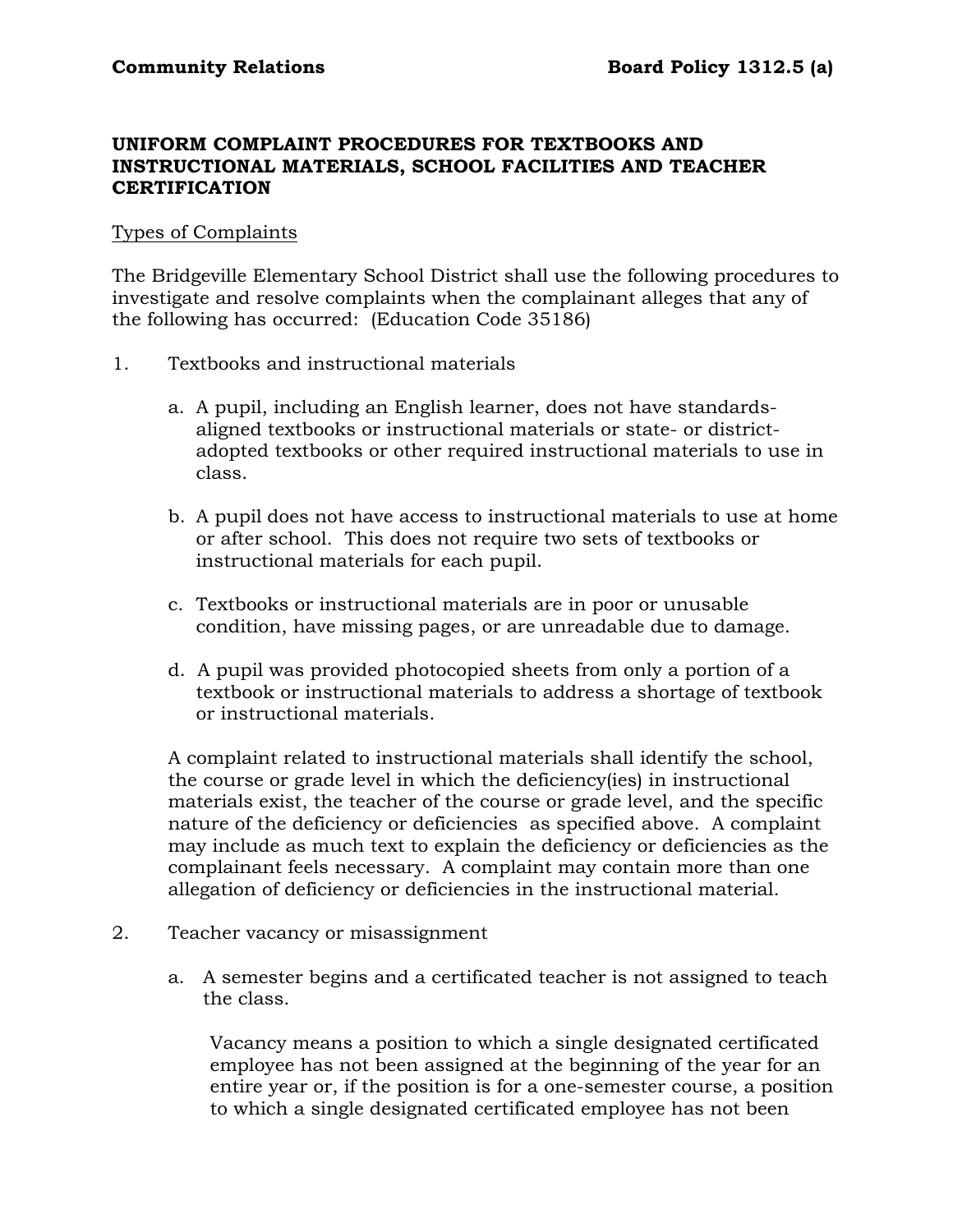assigned at the beginning of a semester for an entire semester. (Education Code 33126)

- b. A teacher who lacks credentials or training to teach English learners is assigned to teach a class with more than 20 percent English learner students in the class.
- c. A teacher is assigned to teach a class for which the teacher lacks subject matter competency.

Misassignment means the placement of a certificated employee in a teaching or services position for which the employee does not hold a legally recognized certificate or credential or the placement of a certificated employee in a teaching or services position that the employee is not otherwise authorized by statute to hold. (Education Code 35186)

A complaint regarding a teacher vacancy or misassignment shall identify the course or grade level in which the teacher vacancy or misassignment exists, the specific nature of the vacancy or misassignment as specified above, and, if it is a misassignment, the name of the teacher who is misassigned. A complaint may include as much text to explain the teacher vacancy or misassignment as the complainant feels necessary. A complaint may contain more than one allegation of teacher vacancy or misassignment.

- 3. Facilities
	- a. A condition poses an emergency or urgent threat to the health or safety of students or staff.

Emergency or urgent threat means structures or systems that are in a condition that poses a threat to the health and safety of students or staff while at school, including but not limited to gas leaks; nonfunctioning heating, ventilation, fire sprinklers, or air-conditioning systems; electrical power failure; major sewer stoppage; major pest or vermin infestation; broken windows or exterior doors or gates that will not lock and that pose a security risk; abatement of hazardous materials previously undiscovered that pose an immediate threat to students or staff; or structural damage creating a hazardous or uninhabitable condition. (Education Code 17592.72)

A complaint related to the conditions of facilities that pose an emergency or urgent threat to the health or safety of pupils or staff shall identify the specific school in which the condition exists. The complaint shall specify the location of the facility, describe emergency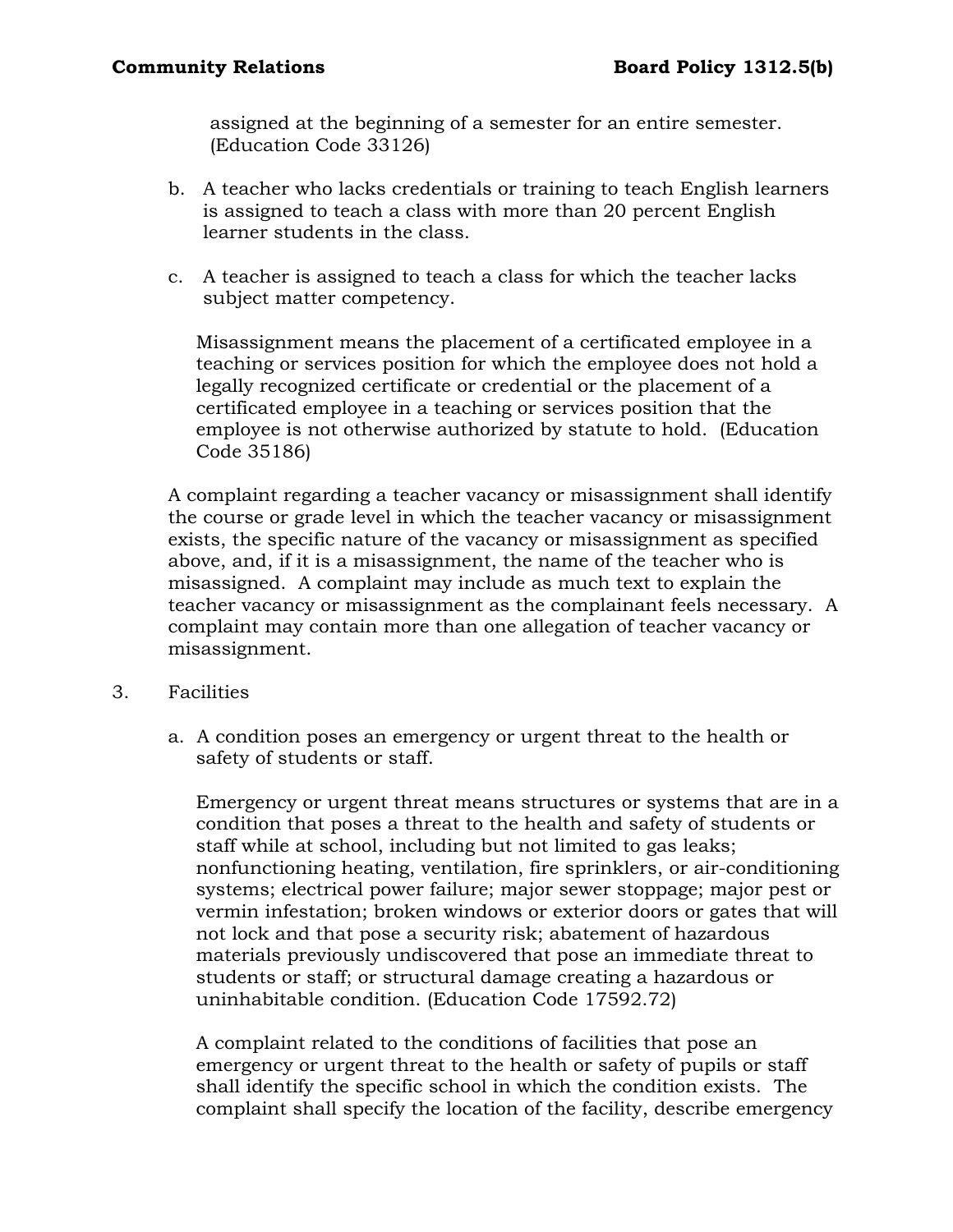or urgent facilities conditions that pose a threat to the health or safety of pupils or staff, and describe how the condition poses a threat to the health or safety of pupils or staff. A complainant may include as much text to explain the emergency or urgent facilities conditions as the complainant feels necessary. A complaint may contain more than one allegation of emergency or urgent facilities conditions that pose a threat to the health or safety of pupils or staff.

b. A school restroom has not been cleaned, maintained, or kept open in accordance with Education Code 35292.5.

Clean or maintained school restroom means a school restroom has been cleaned or maintained regularly, is fully operational, or has been stocked at all times with toilet paper, soap, and paper towels or functional hand dryers. (Education Code 35292.5)

Open restroom means, except as necessary for pupil safety or to make repairs, the school has kept all restrooms open during school hours when pupils are not in classes and has kept a sufficient number of restrooms open during school hours when pupils are in classes. (Education Code 35292.5)

4. High school exit examination intensive instruction and services

A pupil, including an English learner, who has not passed the exit exam by the end of grade 12 was not provided the opportunity to receive intensive instruction and services pursuant to Education Code 37254(d)(4) and (5) after completion of grade 12 for two consecutive academic years or until the pupil has passed both parts of the exam, whichever comes first. (Education Code 35186)

### Filing of Complaint

A complaint alleging any condition(s) specified above shall be filed with the principal or designee. The principal or designee shall forward a complaint about problems beyond his/her authority to the Superintendent or designee in a timely manner but not to exceed 10 working days. (Education Code 35186)

The principal or designee shall make all reasonable efforts to investigate any problem within his/her authority. He/she shall remedy a valid complaint within a reasonable time period not to exceed 30 working days from the date the complaint was received. (Education Code 35186)

Complaints may be filed anonymously. If the complainant has identified himself or herself and has indicated on the complaint form that he/she would like a response to his/her complaint, the principal or designee shall report the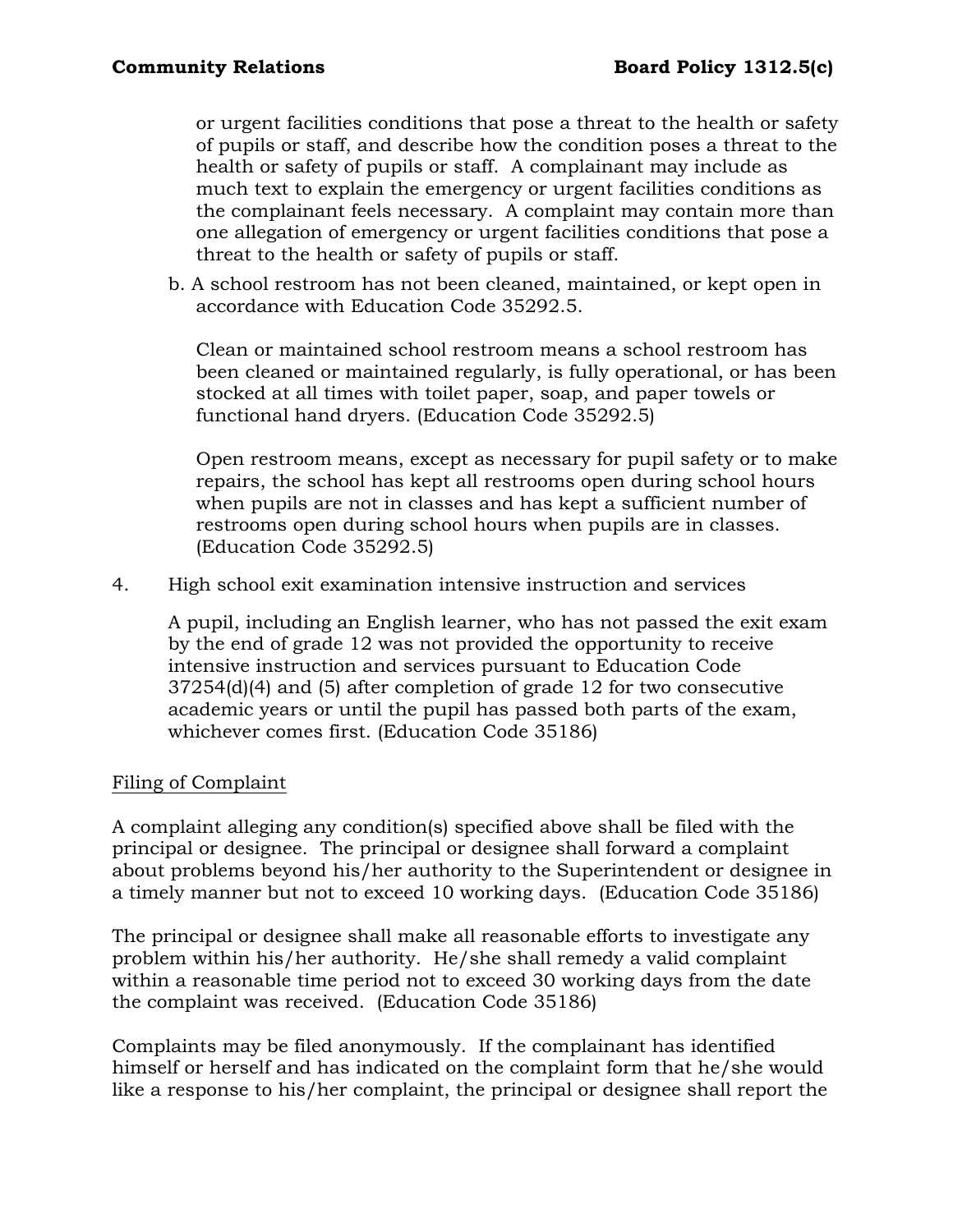resolution of the complaint to him/her within 45 working days of the initial filing of the complaint. If a response is requested, the response shall be made to the mailing address of the complainant indicated on the complaint.At the same time, the principal or designee shall report the same information to the Superintendent or designee. (Education Code 35186)

When Education Code 48985 is applicable and the complainant has requested a response, the response shall be written in English and in the primary language in which the complaint was filed. (Education Code 35186)

If a complainant is not satisfied with the resolution of the complaint, he/she may describe the complaint to the Board of Education at a regularly scheduled hearing. (Education Code 35186)

For complaints concerning a facility condition that poses an emergency or urgent threat to the health or safety of students or staff as described in item #3 above, a complainant who is not satisfied with the resolution proffered by the principal or Superintendent or designee may file an appeal to the Superintendent of Public Instruction. (Education Code 35186)

Complaints and written responses shall be public records. (Education Code 35186)

# Reports

The Superintendent or designee shall report summarized data on the nature and resolution of all complaints. The report shall include the number of complaints by general subject area with the number of resolved and unresolved complaints. These summaries shall be publicly reported on a quarterly basis at a regularly scheduled Board meeting. (Education Code 35186)

## Forms and Notices

The school shall have a complaint form available for such complaints identified in this policy (Williams complaints). The Superintendent or designee shall ensure that district's complaint form contains a space to indicate whether the complainant desires a response to his/her complaint and specifies the location for filing a complaint. A complainant may add as much text to explain the complaint as he/she wishes. However, complainants need not use the district's Williams complaint form in order to file a complaint. (Education Code 35186)

The Superintendent or designee shall ensure that a notice is posted in each classroom in each school containing the components specified in Education Code 35186. (Education Code 35186)